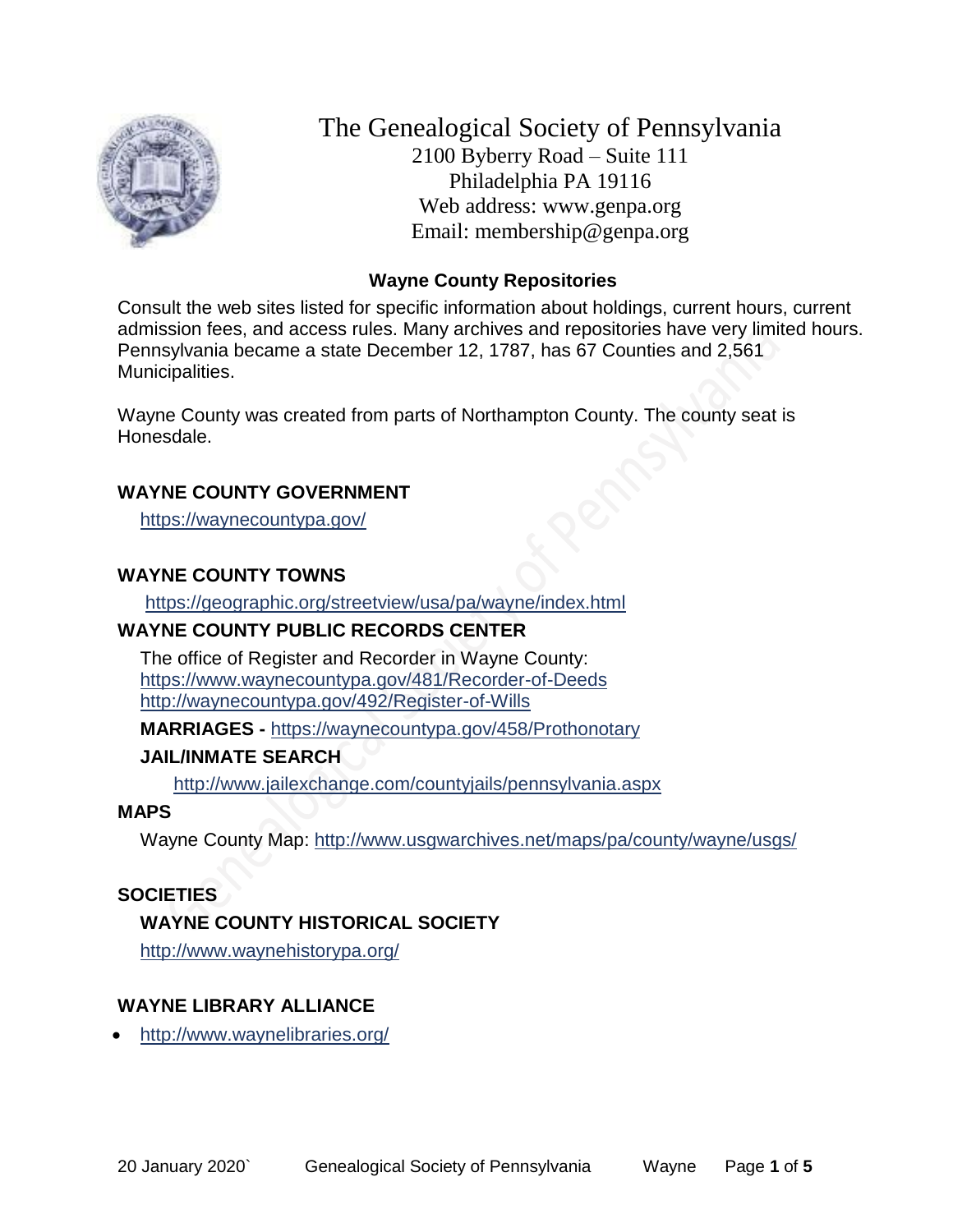# **RESOURCES**

- **Genealogical Society of Pennsylvania GSP** [http://GenPA.org](http://genpa.org/) **GSP Research** <https://genpa.org/research/>
- PAGenWeb **Wayne** County <http://www.pagenweb.org/~wayne/>
- Obituaries –
- LDS <http://ldsgenealogy.com/PA> [http://www.newspaperobituaries.net/pennsylvania/wayne\\_county\\_obituaries.htm](http://www.newspaperobituaries.net/pennsylvania/wayne_county_obituaries.htm)
- County Newspapers
	- o *Tri-County Independent*  <https://www.tricountyindependent.com/>
	- o *The Citizen* (1908-1914)- <https://chroniclingamerica.loc.gov/lccn/sn87078082/>
	- o *The Honesdale Citizen* (1873-1908) <https://chroniclingamerica.loc.gov/lccn/sn86053536/>
- **Random Acts of Kindness** <https://www.raogk.org/>
- **Family Search LDS:** <https://familysearch.org/>Free site but does require a login Collection List <https://familysearch.org/search/collection/list> [https://www.familysearch.org/wiki/en/Wayne\\_County,\\_Pennsylvania\\_Genealogy](https://www.familysearch.org/wiki/en/Wayne_County,_Pennsylvania_Genealogy)
- **Collections at the Historical Society of Pennsylvania HSP**  <http://hsp.org/collections>
	- HSP is membership based and there is a fee 1300 Locust Street, Philadelphia, PA 19107 215-732-6200 ext. 235 or [membership@hsp.org](mailto:membership@hsp.org)
- **RG-47. RECORDS OF THE COUNTY GOVERNMENTS** Guide to African American Resources at the Pennsylvania State Archives <http://www.phmc.state.pa.us/bah/aaGuide/AA-RG-47.html>
- **National Archives of Philadelphia** (**NARA**) Mid Atlantic Region: [http://www.nara.gov/research\\_rooms/mid\\_atlantic/](http://www.nara.gov/research_rooms/mid_atlantic/) **Records Request Process**

National Archives 14700 Townsend Road Philadelphia, Pennsylvania 19154-1096 Telephone: (215) 305-2044 Fax: (215) 305-2038 E-mail: [philadelphia.archives@nara.gov](mailto:philadelphia.archives@nara.gov) <https://www.archives.gov/philadelphia>

# **Naturalizations: NARA**

Pennsylvania: Philadelphia, 1790-1991; Pittsburgh, 1820-1979; Erie, 1940-1972; Scranton, 1901-1990; Wilkes-Barre, 1943-1972; Williamsport, 1909-1913; and Harrisburg, 1911-1917

# **MILITARY**

The National Archives at Philadelphia (**NARA**), through its partners Ancestry.com and Fold3.com, provides access to records relating to the military service of individuals from the American Revolution through World War II. Please note that Official Military Personnel Files from World War I to the present are held by the National Archives at St. Louis. <https://www.archives.gov/st-louis>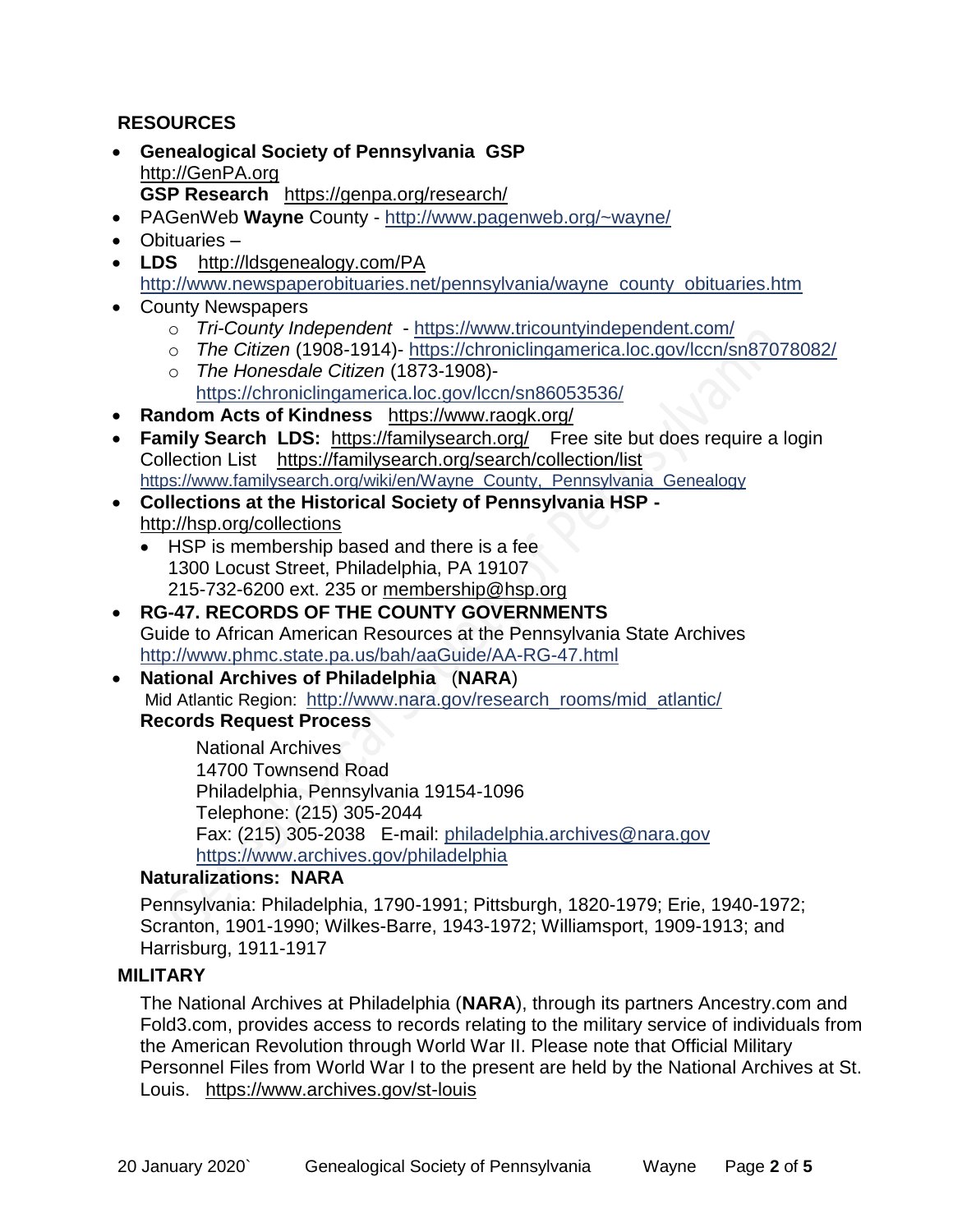World War I and World War II, Fourth Enumeration Draft Cards can also be accessed through our partner sites. In addition, Records of the Selective Service System, 1940- 1969, for individuals from Delaware, Maryland, Pennsylvania, Virginia, and West Virginia are available from the National Archives at St. Louis. Copies of World War I draft cards can be requested from the National Archives at Atlanta [\(Atlanta.archives@nara.gov](mailto:Atlanta.archives@nara.gov) ).

For information on obtaining World War II era and later draft cards, please see <http://www.archives.gov/st-louis/archival-programs/other-records/selective-service.html> <https://www.archives.gov/philadelphia/public/family-history.html#military>

#### **Pennsylvania Military Records Research Guide**

<https://www.raogk.org/pennsylvania-genealogy/pa-military-records/>

#### **Probate – Wills Administrations**

Probate records may include Person's exact death date, Names of the family members, Family relationships, Names of spouses of children, Residences, Adoption or guardianship of minor children or dependents, Worth of the property and land holdings, Evidence of occupation, religion, or military service

# **Family Search:** Pennsylvania Probate Records, 1683-1994 <https://familysearch.org/>

This collection includes probate records created in Pennsylvania counties. The records include wills, estate records and indexes.

# **State of Pennsylvania Vital Records**

The **Pennsylvania State Archives** collects, preserves and makes available for study the permanently-valuable public records of the Commonwealth, with particular attention given to the records of state government.

Mailing address: 350 North Street Harrisburg, PA 17120 Email: Email PA State Archives Phone: (717) 783-3281

GPS address: 801 North 3rd Street Harrisburg, PA 17102 Coordinates: 40.266080, - 76.886053

# **BIRTH CERTIFICATES**, 1906-1910

The Division of Vital Records (DVR) maintains birth records that occurred in Pennsylvania from 1906 to the present.

For information on public records (births occurring from 1906 to 1910), click on Pennsylvania State Archives <http://www.phmc.pa.gov/archives/Pages/default.aspx>or our Genealogy page.

[http://www.health.pa.gov/MyRecords/Certificates/Genealogy/Pages/14125.aspx#.WNvL](http://www.health.pa.gov/MyRecords/Certificates/Genealogy/Pages/14125.aspx#.WNvLKfkrJHY) **[KfkrJHY](http://www.health.pa.gov/MyRecords/Certificates/Genealogy/Pages/14125.aspx#.WNvLKfkrJHY)** 

# **Death Certificates**, 1906-1965

Original birth certificates for 1906-1910 and death certificates for 1906-1965 are available at the State Archives. Digital copies of the 1906-1908 birth certificates and the 1906-1963 death certificates may be found on Ancestry.com. Pennsylvania residents can access these records free of charge through Ancestry.com Pennsylvania. A free account can be created.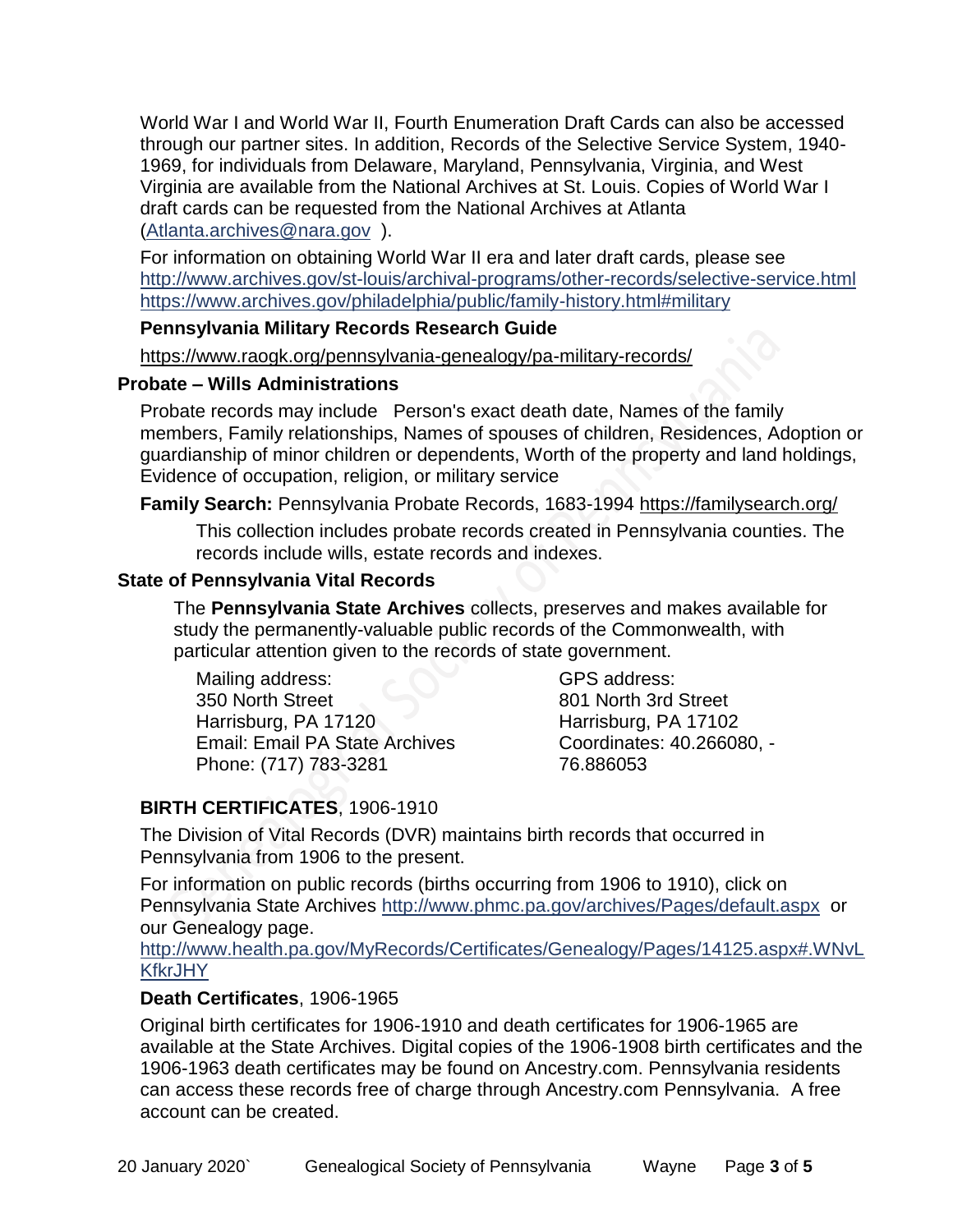# **Certified Copies of Death Certificates**

The Division of Vital Records maintains records of deaths that occurred from 1906 to the present. Certified copies of death certificates (with a raised seal) http://www.health.pa.gov/MyRecords/Certificates/DeathCertificates/Pages/default.aspx# .WP4qlNLytHa

#### **BIRTH AND DEATH CERTIFICATES PRIOR TO 1906**

The Division of Vital Records began collecting birth and death certificates in 1906. Contact the appropriate Pennsylvania County Courthouse for births and deaths that occurred prior to 1906.

#### **COUNTY COURTHOUSES**

<http://www.pacourts.us/courts/courts-of-common-pleas/individual-county-courts>

#### **PHMC > ARCHIVES > RESEARCH ONLINE >** [VITAL STATISTICS RECORDS](http://www.phmc.pa.gov/Archives/Research-Online/Pages/Vital-Statistics.aspx)

Birth Indices  $\sim$  Census Records  $\sim$  County and Municipal Records  $\sim$  Coal Miners  $\sim$  Death Indices  $\sim$  Indentured Servants  $\sim$  Naturalization and Immigration  $\sim$ Naturalizations, PA Supreme Court  $\sim$  Prison Records  $\sim$  Ships' Passenger Lists  $\sim$ Vital Statistics  $\sim$ 

#### **LAND RECORDS INDICES**

PHMC > Archives > Research Online > Land Records Indices

<http://www.phmc.pa.gov/Archives/Research-Online/Pages/Land-Records-Indices.aspx>

PRE-1733 LAND RECORD INDEXES ~ POST-1733 LAND RECORD INDEXES ~ APPLICATION REGISTERS ~ SURVEYS AND SURVEY LISTS ~ MILITARY BOUNTY LAND  $\sim$  MAPS

#### **NATIONAL ARCHIVES OF PHILADELPHIA**

14700 Townsend Road Philadelphia, Pennsylvania 19154-1096 Telephone: (215) 305-2044 Fax: (215) 305-2038 E-mail: [philadelphia.archives@nara.gov](mailto:philadelphia.archives@nara.gov)

#### **Records Available**

- Census Records
- Ship's Passenger Lists
- Naturalization Records
- **Military Service Records**

#### **Scholarly Commons at University of Pennsylvania,**

#### **Magazine of Early American Datasets** <http://repository.upenn.edu/mead/>

The Magazine of Early American Datasets (MEAD) is an online repository of datasets compiled by historians of early North America. MEAD preserves and makes available these datasets in their original format and as comma-separated-value files (.csv). Each body of data is also accompanied by a codebook. MEAD provides sweet, intoxicating data for your investigations of early North America and the Atlantic World.

#### **Research at GSP** <https://genpa.org/research/>